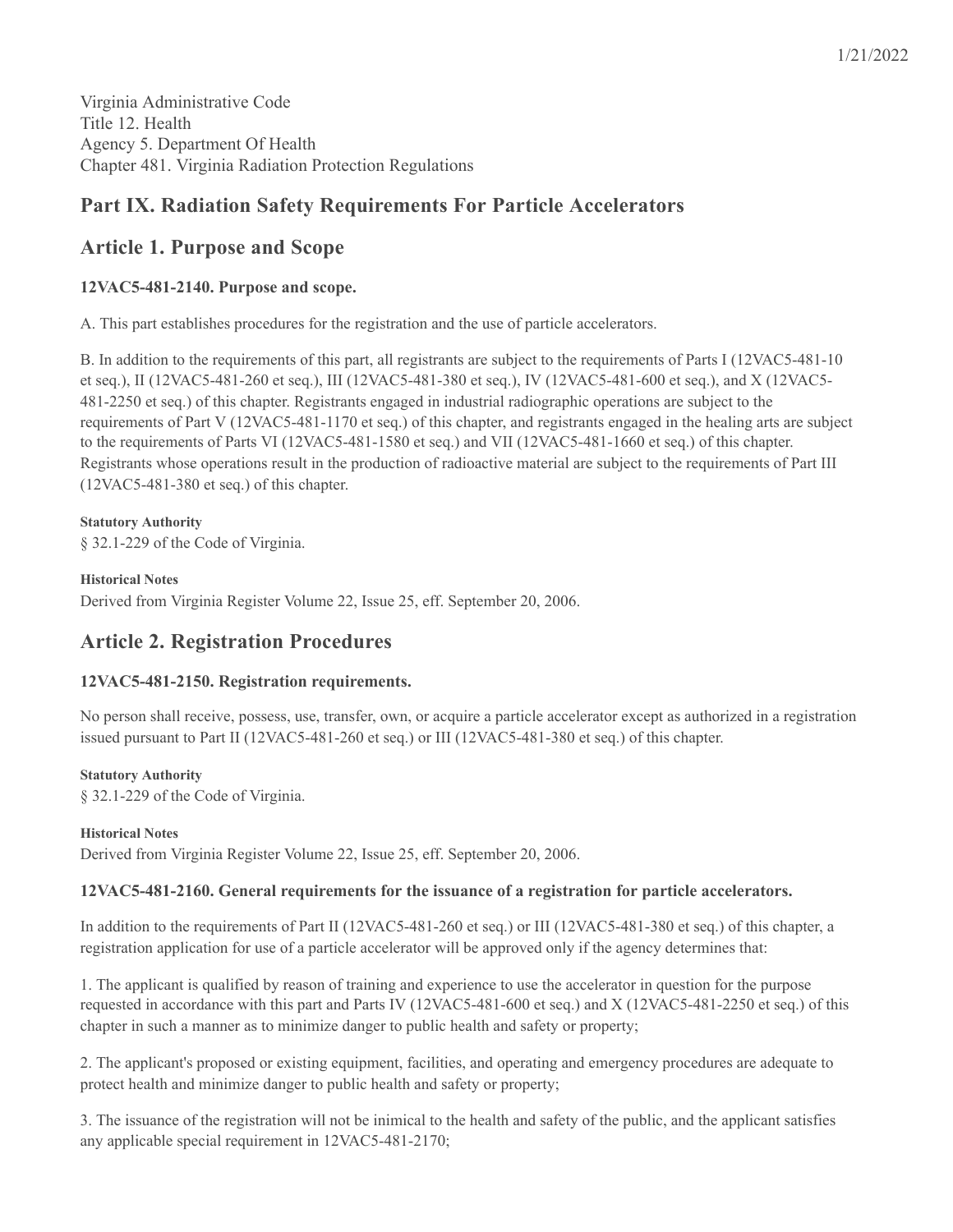4. The applicant has appointed a radiation safety officer;

5. The applicant and the applicant's staff have substantial experience in the use of particle accelerators and training sufficient for application to its intended uses;

6. The applicant has established a radiation safety committee to approve, in advance, proposals for uses of particle accelerators, whenever deemed necessary by the agency; and

7. The applicant has an adequate training program for operators of particle accelerators.

### **Statutory Authority**

§ 32.1-229 of the Code of Virginia.

#### **Historical Notes**

Derived from Virginia Register Volume 22, Issue 25, eff. September 20, 2006.

## **12VAC5-481-2170. Human use of particle accelerators.**

In addition to the requirements of Part II (12VAC5-481-260 et seq.) of this chapter, a registration for use of a particle accelerator in the healing arts will be issued only if:

1. The applicant has appointed a medical committee of at least three members to evaluate all proposals for research, diagnostic, and therapeutic use of a particle accelerator whenever deemed necessary by the agency. Membership of the committee should include physicians expert in internal medicine, hematology, therapeutic radiology, and a person experienced in depth dose calculations and protection against radiation;

2. The individuals designated on the application as the users have substantial training and experience in deep therapy techniques or in the use of particle accelerators to treat humans; and

3. The individual designated on the application as the user is a physician.

**Statutory Authority** § 32.1-229 of the Code of Virginia.

#### **Historical Notes**

Derived from Virginia Register Volume 22, Issue 25, eff. September 20, 2006.

# **Article 3. Radiation Safety Requirements for Use of Particle Accelerators**

## **12VAC5-481-2180. Limitations.**

A. No registrant shall permit any individual to act as an operator of a particle accelerator until such individual:

1. Has been instructed in radiation safety and shall have demonstrated an understanding thereof;

2. Has received copies of and instruction in this part and the applicable requirements of Parts IV (12VAC5-481-600 et seq.) and X (12VAC5-481-2250 et seq.) of this chapter, pertinent registration conditions and the registrant's operating and emergency procedures, and shall have demonstrated understanding thereof; and

3. Has demonstrated competence to use the particle accelerator, related equipment, and survey instruments that will be employed.

B. The radiation safety committee or the radiation safety officer shall have the authority to terminate the operations at a particle accelerator facility if such action is deemed necessary to minimize danger to public health and safety or property.

#### **Statutory Authority**

§ 32.1-229 of the Code of Virginia.

#### **Historical Notes**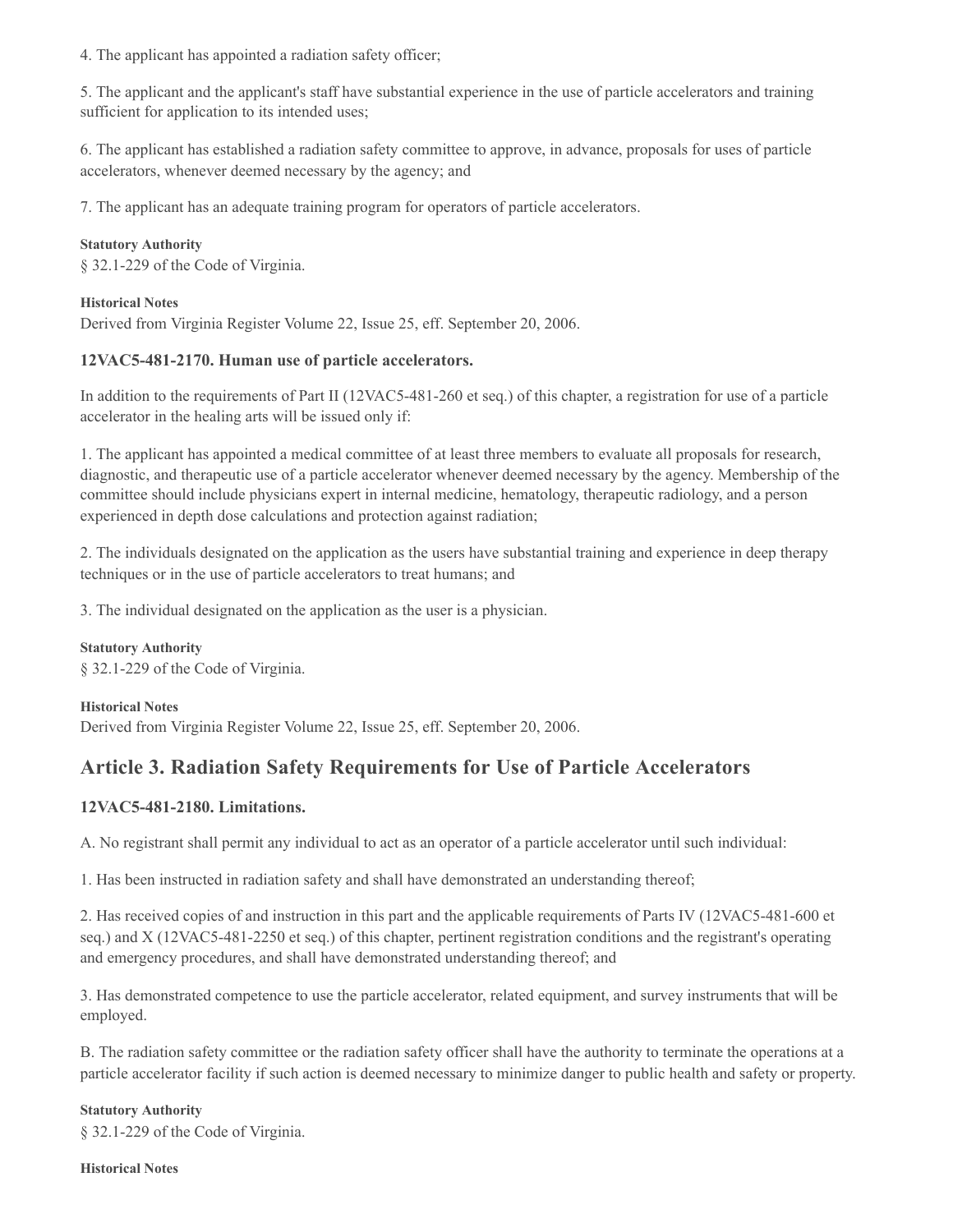Derived from Virginia Register Volume 22, Issue 25, eff. September 20, 2006.

## **12VAC5-481-2190. Shielding and safety design requirements.**

A. A private inspector, acceptable to the agency, shall be consulted in the design of a particle accelerator installation and called upon to perform a radiation survey when the accelerator is first capable of producing radiation.

B. Each particle accelerator installation shall be provided with such primary and secondary barriers as are necessary to assure compliance with 12VAC5-481-630.

#### **Statutory Authority**

§ 32.1-229 of the Code of Virginia.

#### **Historical Notes**

Derived from Virginia Register Volume 22, Issue 25, eff. September 20, 2006.

### **12VAC5-481-2200. Particle accelerator controls and interlock systems.**

A. Instrumentation, readouts, and controls on the particle accelerator control console shall be clearly identified and easily discernible.

B. Each entrance into a target room or other high radiation area shall be provided with a safety interlock that shuts down the machine under conditions of barrier penetration.

C. Each safety interlock shall be on a circuit that shall allow it to operate independently of all other safety interlocks.

D. All safety interlocks shall be designed so that any defect or component failure in the safety interlock system prevents operation of the accelerator.

E. When a safety interlock system has been tripped, it shall only be possible to resume operation of the accelerator by manually resetting controls at the position where the safety interlock has been tripped and, lastly, at the main control console.

F. A scram button or other emergency power cutoff switch shall be located and easily identifiable in all high radiation areas. Such a cutoff switch shall include a manual reset so that the accelerator cannot be restarted from the accelerator control console without resetting the cutoff switch.

#### **Statutory Authority**

§ 32.1-229 of the Code of Virginia.

#### **Historical Notes**

Derived from Virginia Register Volume 22, Issue 25, eff. September 20, 2006.

#### **12VAC5-481-2210. Warning devices.**

A. Each location designated as a high radiation area, and each entrance to such location, shall be equipped with easily observable warning lights that operate when, and only when, radiation is being produced.

B. Except in facilities designed for human exposure, each high radiation area shall have an audible warning device which shall be activated for 15 seconds prior to the possible creation of such high radiation area. Such warning device shall be clearly discernible in all high radiation areas.

C. Barriers, temporary or otherwise, and pathways leading to high radiation areas shall be posted in accordance with 12VAC5-481-660.

**Statutory Authority** § 32.1-229 of the Code of Virginia.

#### **Historical Notes**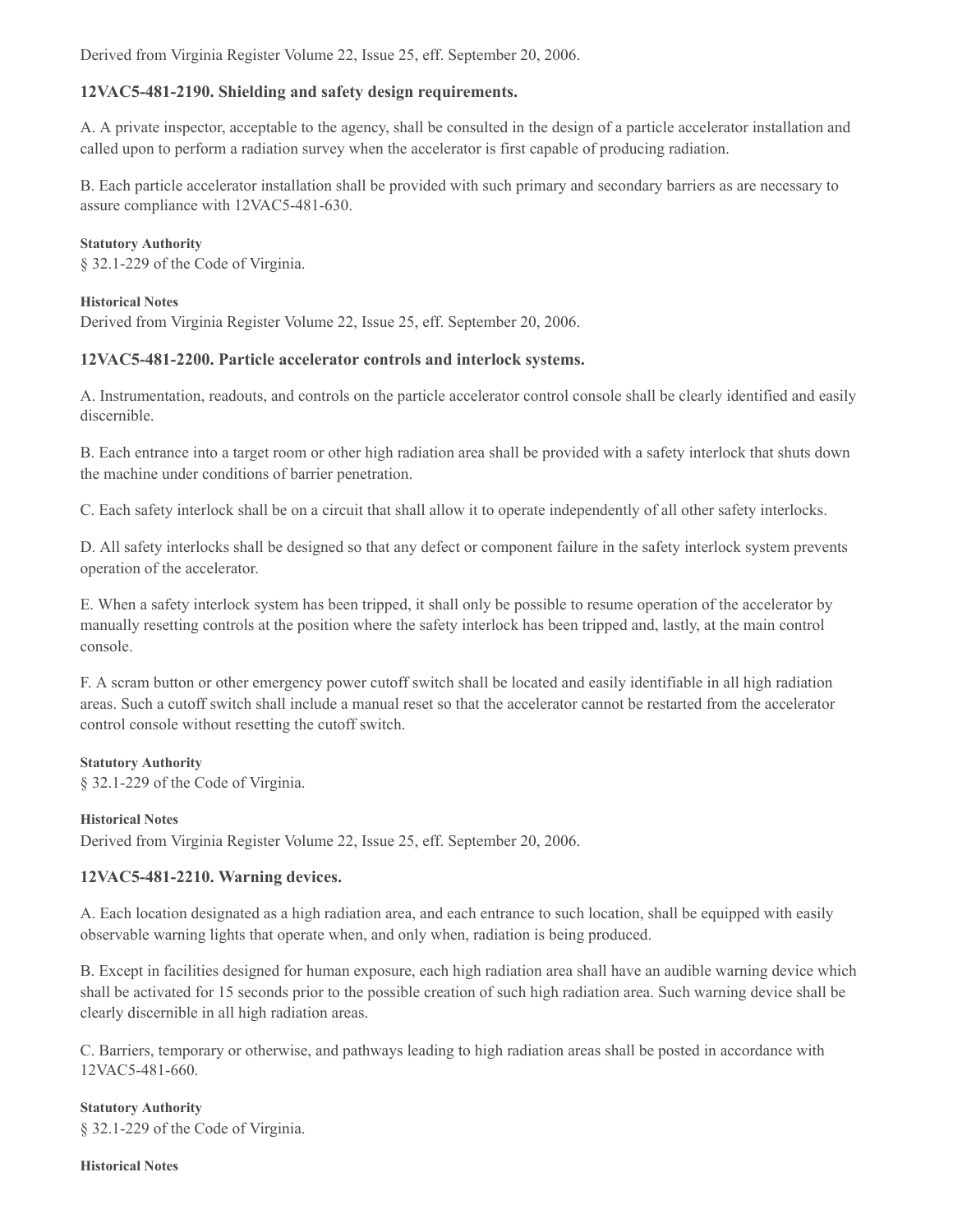Derived from Virginia Register Volume 22, Issue 25, eff. September 20, 2006.

## **12VAC5-481-2220. Operating procedures.**

A. Particle accelerators, when not in operation, shall be secured to prevent unauthorized use.

B. The safety interlock system shall not be used to turn off the accelerator beam except in an emergency.

C. All safety and warning devices, including interlocks, shall be checked for proper operation at intervals not to exceed three months. Results of such tests shall be maintained at the accelerator facility for inspection by the agency.

D. Electrical circuit diagrams of the accelerator and the associated safety interlock systems shall be kept current and maintained for inspection by the agency and shall be available to the operator at each accelerator facility.

E. If, for any reason, it is necessary to intentionally bypass a safety interlock or interlocks, such action shall be:

- 1. Authorized by the radiation safety committee or radiation safety officer;
- 2. Recorded in a permanent log and a notice posted at the accelerator control console; and
- 3. Terminated as soon as possible.

F. A copy of the current operating and the emergency procedures shall be maintained at the accelerator control panel.

#### **Statutory Authority**

§ 32.1-229 of the Code of Virginia.

#### **Historical Notes**

Derived from Virginia Register Volume 22, Issue 25, eff. September 20, 2006.

### **12VAC5-481-2230. Radiation monitoring requirements.**

A. There shall be available at each particle accelerator facility appropriate portable monitoring equipment that is operable and has been appropriately calibrated for the radiations being produced at the facility. Such equipment shall be tested for proper operation daily and calibrated at intervals not to exceed one year and after each servicing and repair.

B. A radiation survey shall be performed and documented by a private inspector, acceptable to the agency, when changes have been made in shielding, operation, equipment, or occupancy of adjacent areas.

C. Radiation levels in all high radiation areas shall be continuously monitored. The monitoring devices shall be electrically independent of the accelerator control and safety interlock systems and capable of providing a readout at the control panel.

D. All area monitors shall be calibrated at intervals not to exceed one year and after each servicing and repair.

E. Whenever applicable, periodic surveys shall be made to determine the amount of airborne particulate radioactivity present.

F. Whenever applicable, periodic smear surveys shall be made to determine the degree of contamination.

G. All surveys shall be made in accordance with the written procedures established by a private inspector, acceptable to the agency, or the radiation safety officer.

H. Records of all radiation protection surveys, calibrations, and instrumentation tests shall be maintained at the accelerator facility.

#### **Statutory Authority**

§ 32.1-229 of the Code of Virginia.

#### **Historical Notes**